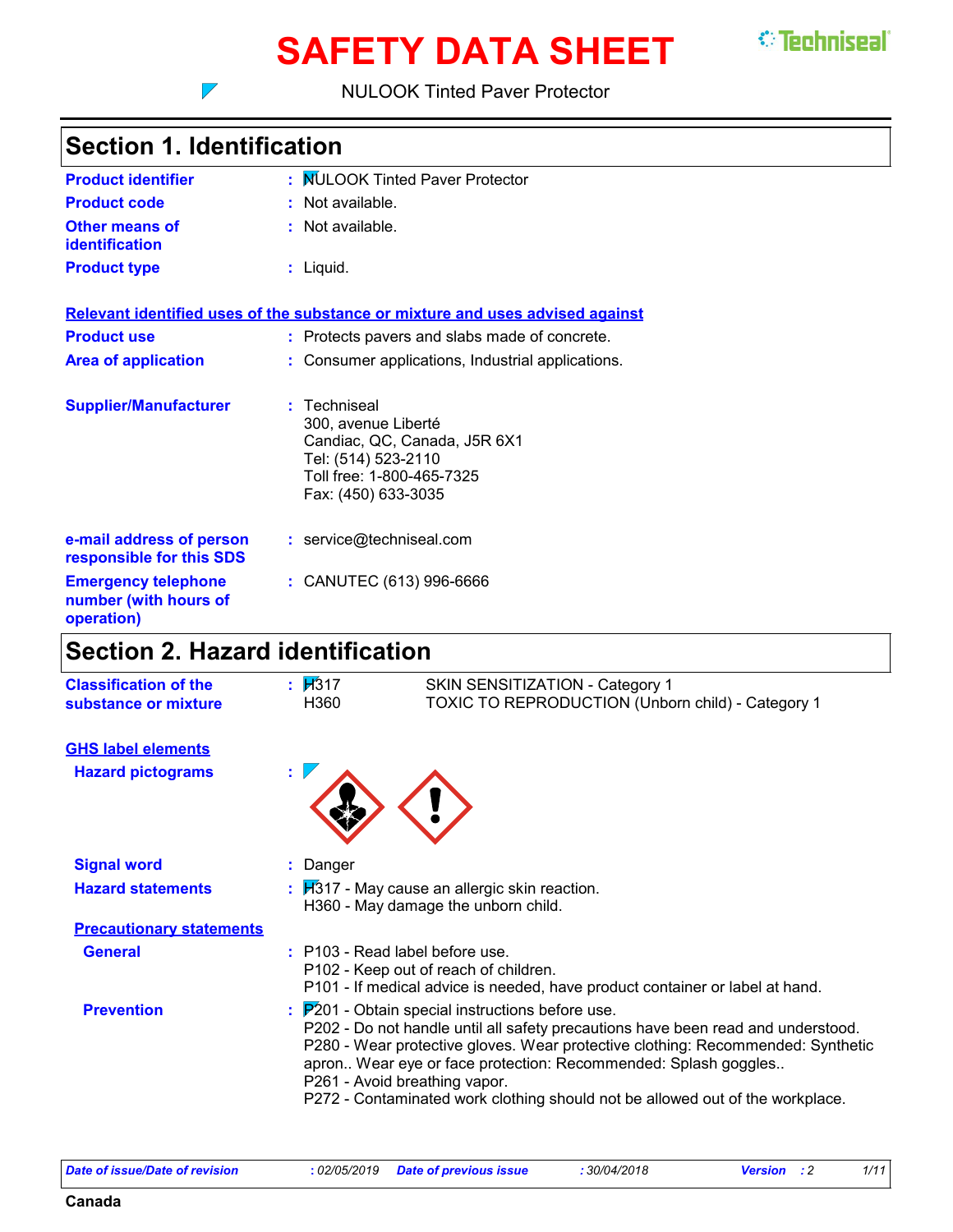### **Section 2. Hazard identification**

| <b>Response</b>                       | $\therefore$ $\mathbb{P}308$ + P313 - IF exposed or concerned: Get medical attention.<br>P302 + P352 + P362+P364 - IF ON SKIN: Wash with plenty of soap and water.<br>Take off contaminated clothing and wash it before reuse.<br>P333 + P313 - If skin irritation or rash occurs: Get medical attention.       |
|---------------------------------------|-----------------------------------------------------------------------------------------------------------------------------------------------------------------------------------------------------------------------------------------------------------------------------------------------------------------|
| <b>Storage</b>                        | $:$ P405 - Store locked up.                                                                                                                                                                                                                                                                                     |
| <b>Disposal</b>                       | : P501 - Dispose of contents and container in accordance with all local, regional,<br>national and international regulations.                                                                                                                                                                                   |
| <b>Supplemental label</b><br>elements | : Percentage of the mixture consisting of ingredient(s) of unknown acute oral toxicity:<br>21.3%<br>Percentage of the mixture consisting of ingredient(s) of unknown acute dermal<br>toxicity: $21.3\%$<br>Percentage of the mixture consisting of ingredient(s) of unknown acute inhalation<br>toxicity: 21.3% |

### **Section 3. Composition/information on ingredients**

| Substance/mixture                       | : Mixture        |
|-----------------------------------------|------------------|
| Other means of<br><b>identification</b> | : Not available. |

| <b>Ingredient name</b>                                                                                     | $%$ (w/w)                      | <b>CAS number</b>      |
|------------------------------------------------------------------------------------------------------------|--------------------------------|------------------------|
| $\sqrt{\mathbf{M}}$ -methyl-2-pyrrolidone<br>2,2',2"-(hexahydro-1,3,5-triazine-1,3,5-triyl)triethanol      | $ 0.1 - 1(1) $<br>$0.1 - 1(1)$ | 1872-50-4<br>4719-04-4 |
| (1) The actual concentration or actual concentration range is withheld as a trade secret.                  |                                |                        |
| There are no additional ingredients present which, within the current knowledge of the supplier and in the |                                |                        |

**concentrations applicable, are classified as hazardous to health or the environment and hence require reporting in this section.**

**Occupational exposure limits, if available, are listed in Section 8.**

### **Section 4. First-aid measures**

#### **Description of necessary first aid measures**

| <b>Eye contact</b>  | : Immediately flush eyes with plenty of water, occasionally lifting the upper and lower<br>eyelids. Check for and remove any contact lenses. Continue to rinse for at least 10<br>minutes. Get medical attention.                                                                                                                                                                                                                                                                                                                                                                                        |
|---------------------|----------------------------------------------------------------------------------------------------------------------------------------------------------------------------------------------------------------------------------------------------------------------------------------------------------------------------------------------------------------------------------------------------------------------------------------------------------------------------------------------------------------------------------------------------------------------------------------------------------|
| <b>Inhalation</b>   | : Remove victim to fresh air and keep at rest in a position comfortable for breathing.<br>If not breathing, if breathing is irregular or if respiratory arrest occurs, provide<br>artificial respiration or oxygen by trained personnel. It may be dangerous to the<br>person providing aid to give mouth-to-mouth resuscitation. Get medical attention. If<br>unconscious, place in recovery position and get medical attention immediately.<br>Maintain an open airway. Loosen tight clothing such as a collar, tie, belt or<br>waistband.                                                             |
| <b>Skin contact</b> | : Mash with plenty of soap and water. Remove contaminated clothing and shoes.<br>Wash contaminated clothing thoroughly with water before removing it, or wear<br>gloves. Continue to rinse for at least 10 minutes. Get medical attention. In the<br>event of any complaints or symptoms, avoid further exposure. Wash clothing<br>before reuse. Clean shoes thoroughly before reuse.                                                                                                                                                                                                                    |
| <b>Ingestion</b>    | : Wash out mouth with water. Remove dentures if any. Remove victim to fresh air<br>and keep at rest in a position comfortable for breathing. If material has been<br>swallowed and the exposed person is conscious, give small quantities of water to<br>drink. Stop if the exposed person feels sick as vomiting may be dangerous. Do not<br>induce vomiting unless directed to do so by medical personnel. If vomiting occurs,<br>the head should be kept low so that vomit does not enter the lungs. Get medical<br>attention. Never give anything by mouth to an unconscious person. If unconscious, |

| Date of issue/Date of revision | : 02/05/2019 <b>Date of previous issue</b> | 30/04/2018 | <b>Version</b> : 2 | 2/11 |  |
|--------------------------------|--------------------------------------------|------------|--------------------|------|--|
|--------------------------------|--------------------------------------------|------------|--------------------|------|--|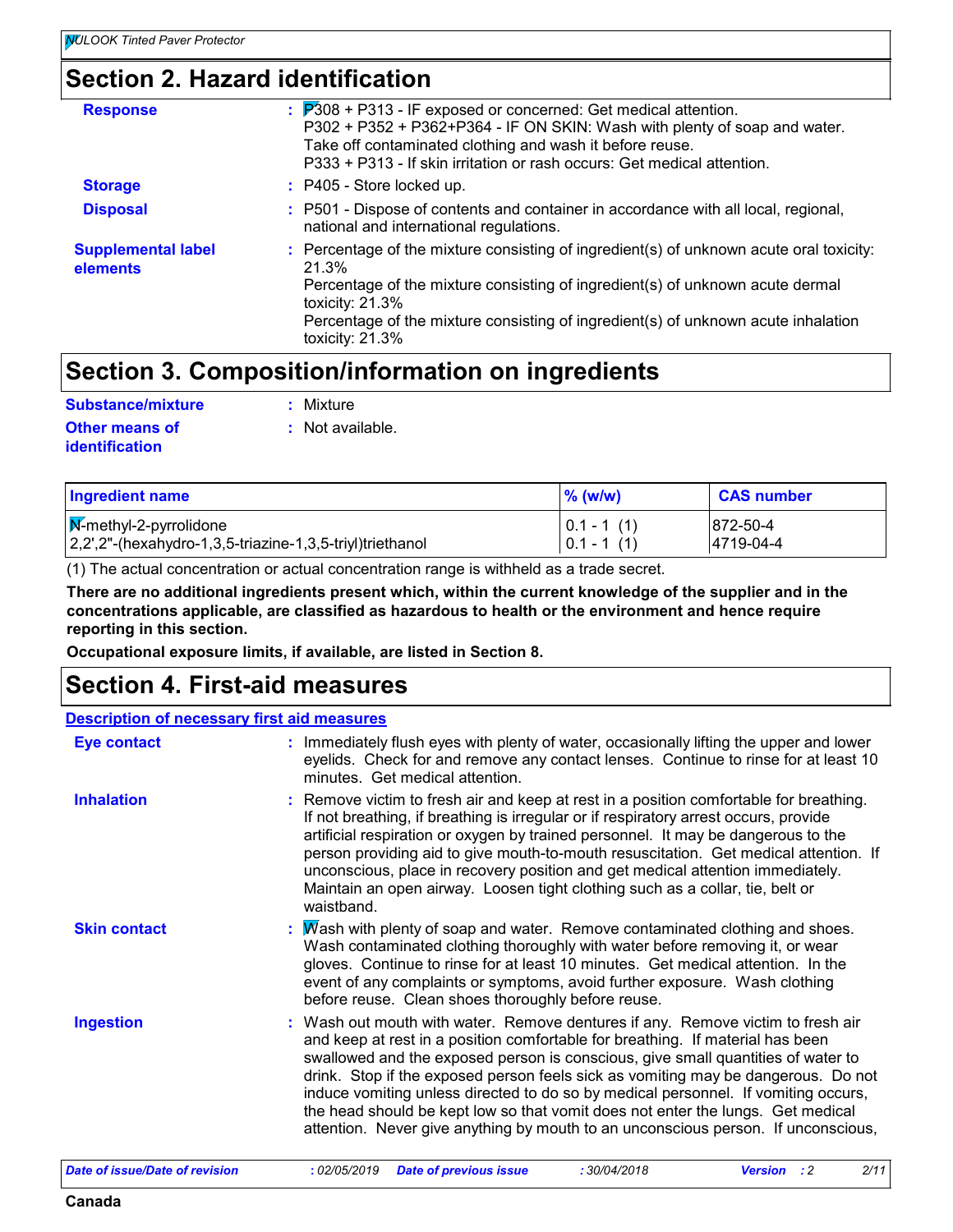### **Section 4. First-aid measures**

place in recovery position and get medical attention immediately. Maintain an open airway. Loosen tight clothing such as a collar, tie, belt or waistband.

#### **Most important symptoms/effects, acute and delayed**

| <b>Potential acute health effects</b> |    |                                                                                                                                                                        |
|---------------------------------------|----|------------------------------------------------------------------------------------------------------------------------------------------------------------------------|
| <b>Eye contact</b>                    |    | : No known significant effects or critical hazards.                                                                                                                    |
| <b>Inhalation</b>                     |    | : No known significant effects or critical hazards.                                                                                                                    |
| <b>Skin contact</b>                   | t. | May cause an allergic skin reaction.                                                                                                                                   |
| <b>Ingestion</b>                      |    | : No known significant effects or critical hazards.                                                                                                                    |
| <b>Over-exposure signs/symptoms</b>   |    |                                                                                                                                                                        |
| <b>Eye contact</b>                    |    | : No specific data.                                                                                                                                                    |
| <b>Inhalation</b>                     |    | : Adverse symptoms may include the following:<br>reduced fetal weight<br>increase in fetal deaths<br>skeletal malformations                                            |
| <b>Skin contact</b>                   |    | $\mathbf{R}$ <i>Adverse symptoms may include the following:</i><br>irritation<br>redness<br>reduced fetal weight<br>increase in fetal deaths<br>skeletal malformations |
| <b>Ingestion</b>                      |    | : Adverse symptoms may include the following:<br>reduced fetal weight<br>increase in fetal deaths<br>skeletal malformations                                            |
|                                       |    | <u>Indication of immediate medical attention and special treatment needed, if necessary</u>                                                                            |

#### **Protection of first-aiders :** No action shall be taken involving any personal risk or without suitable training. If it is suspected that fumes are still present, the rescuer should wear an appropriate mask or self-contained breathing apparatus. It may be dangerous to the person providing aid to give mouth-to-mouth resuscitation. Wash contaminated clothing thoroughly with water before removing it, or wear gloves. **Notes to physician : Treat symptomatically. Contact poison treatment specialist immediately if large** quantities have been ingested or inhaled. **Specific treatments :** No specific treatment.

**See toxicological information (Section 11)**

### **Section 5. Fire-fighting measures**

| : Use an extinguishing agent suitable for the surrounding fire.                                    |
|----------------------------------------------------------------------------------------------------|
| : Do not use water jet.                                                                            |
| : In a fire or if heated, a pressure increase will occur and the container may burst.              |
| : Decomposition products may include the following materials:<br>carbon dioxide<br>carbon monoxide |
|                                                                                                    |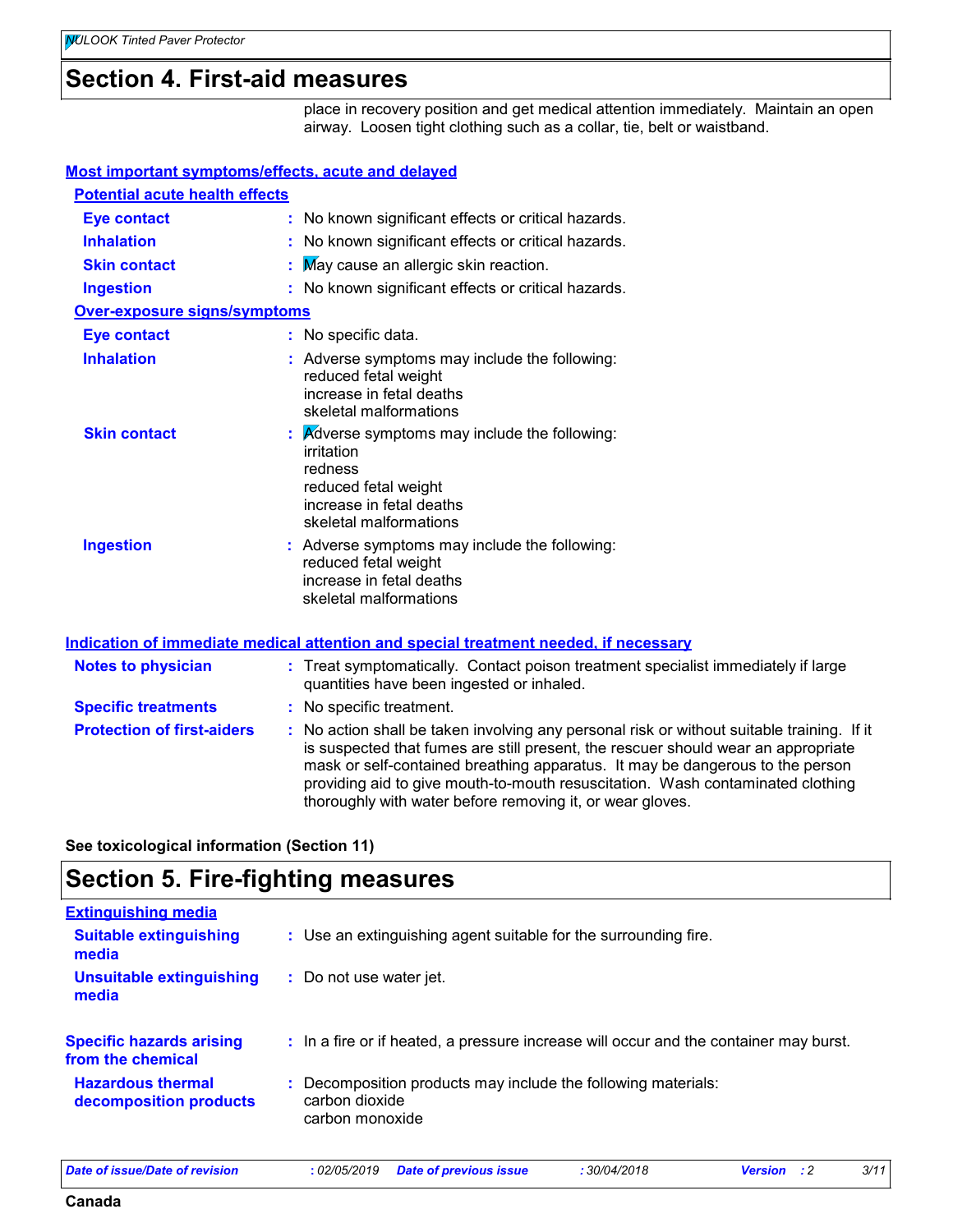### **Section 5. Fire-fighting measures**

| <b>Special protective actions</b><br>for fire-fighters   | : Promptly isolate the scene by removing all persons from the vicinity of the incident if<br>there is a fire. No action shall be taken involving any personal risk or without<br>suitable training. |
|----------------------------------------------------------|-----------------------------------------------------------------------------------------------------------------------------------------------------------------------------------------------------|
| <b>Special protective</b><br>equipment for fire-fighters | : Fire-fighters should wear appropriate protective equipment and self-contained<br>breathing apparatus (SCBA) with a full face-piece operated in positive pressure<br>mode.                         |

### **Section 6. Accidental release measures**

|                                                              | <b>Personal precautions, protective equipment and emergency procedures</b>                                                                                                                                                                                                                                                                                                                                                                                                                                                                                                                                                                                                                                      |
|--------------------------------------------------------------|-----------------------------------------------------------------------------------------------------------------------------------------------------------------------------------------------------------------------------------------------------------------------------------------------------------------------------------------------------------------------------------------------------------------------------------------------------------------------------------------------------------------------------------------------------------------------------------------------------------------------------------------------------------------------------------------------------------------|
| For non-emergency<br>personnel                               | : No action shall be taken involving any personal risk or without suitable training.<br>Evacuate surrounding areas. Keep unnecessary and unprotected personnel from<br>entering. Do not touch or walk through spilled material. Avoid breathing vapor or<br>mist. Provide adequate ventilation. Wear appropriate respirator when ventilation is<br>inadequate. Put on appropriate personal protective equipment.                                                                                                                                                                                                                                                                                                |
| For emergency responders :                                   | If specialized clothing is required to deal with the spillage, take note of any<br>information in Section 8 on suitable and unsuitable materials. See also the<br>information in "For non-emergency personnel".                                                                                                                                                                                                                                                                                                                                                                                                                                                                                                 |
| <b>Environmental precautions</b>                             | : Avoid dispersal of spilled material and runoff and contact with soil, waterways,<br>drains and sewers. Inform the relevant authorities if the product has caused<br>environmental pollution (sewers, waterways, soil or air).                                                                                                                                                                                                                                                                                                                                                                                                                                                                                 |
| <b>Methods and materials for containment and cleaning up</b> |                                                                                                                                                                                                                                                                                                                                                                                                                                                                                                                                                                                                                                                                                                                 |
| <b>Small spill</b>                                           | : Stop leak if without risk. Move containers from spill area. Dilute with water and mop<br>up if water-soluble. Alternatively, or if water-insoluble, absorb with an inert dry<br>material and place in an appropriate waste disposal container. Dispose of via a<br>licensed waste disposal contractor.                                                                                                                                                                                                                                                                                                                                                                                                        |
| <b>Large spill</b>                                           | : Stop leak if without risk. Move containers from spill area. Approach release from<br>upwind. Prevent entry into sewers, water courses, basements or confined areas.<br>Wash spillages into an effluent treatment plant or proceed as follows. Contain and<br>collect spillage with non-combustible, absorbent material e.g. sand, earth,<br>vermiculite or diatomaceous earth and place in container for disposal according to<br>local regulations (see Section 13). Dispose of via a licensed waste disposal<br>contractor. Contaminated absorbent material may pose the same hazard as the<br>spilled product. Note: see Section 1 for emergency contact information and Section<br>13 for waste disposal. |

### **Section 7. Handling and storage**

#### **Precautions for safe handling**

**Protective measures : Put on appropriate personal protective equipment (see Section 8). Persons with a vertion of the original protection of the angle of the measures** history of skin sensitization problems should not be employed in any process in which this product is used. Avoid exposure - obtain special instructions before use. Avoid exposure during pregnancy. Do not handle until all safety precautions have been read and understood. Do not get in eyes or on skin or clothing. Do not ingest. Avoid breathing vapor or mist. If during normal use the material presents a respiratory hazard, use only with adequate ventilation or wear appropriate respirator. Keep in the original container or an approved alternative made from a compatible material, kept tightly closed when not in use. Empty containers retain product residue and can be hazardous. Do not reuse container.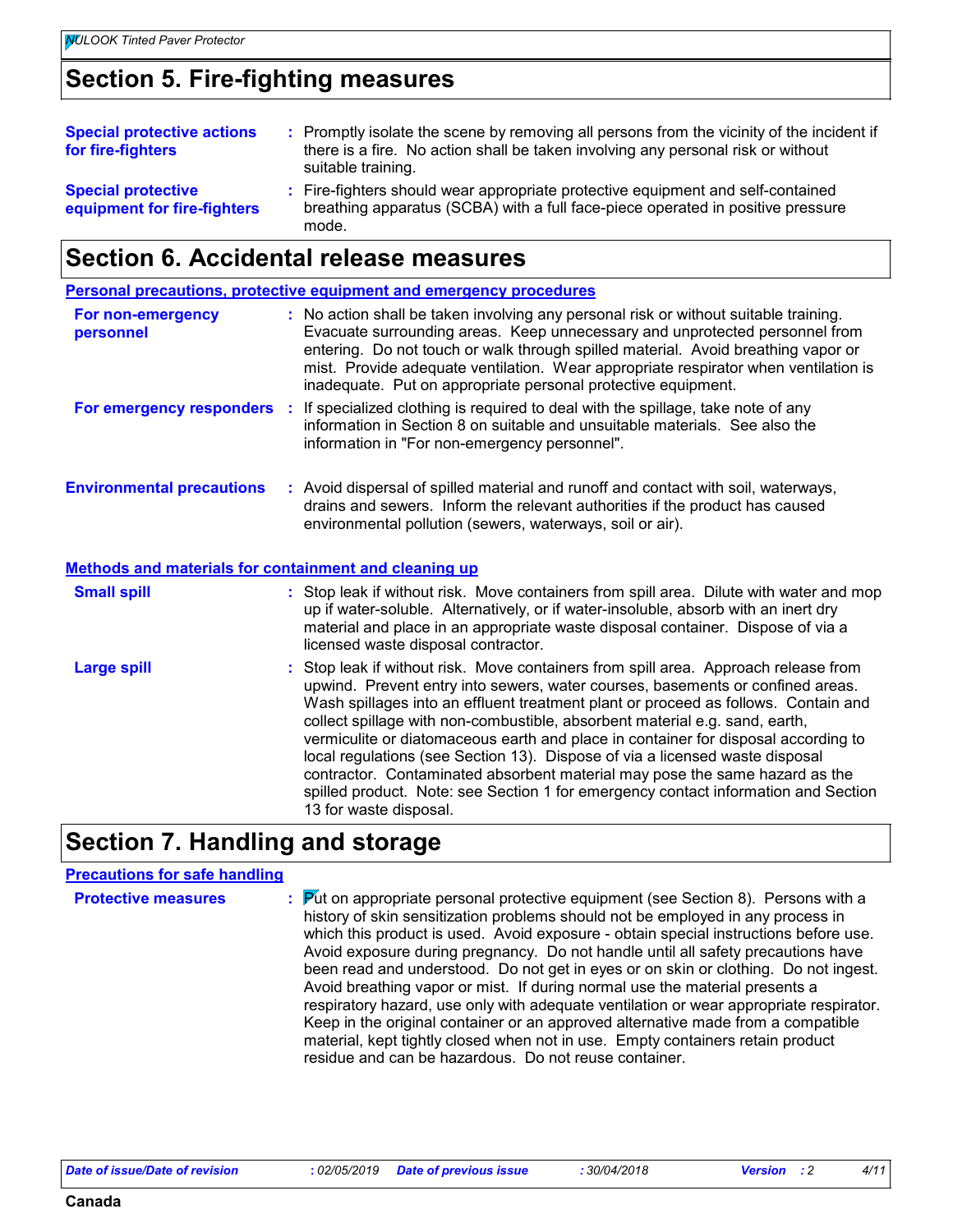# **Section 7. Handling and storage**

| <b>Advice on general</b><br>occupational hygiene                                 | : Eating, drinking and smoking should be prohibited in areas where this material is<br>handled, stored and processed. Workers should wash hands and face before<br>eating, drinking and smoking. Remove contaminated clothing and protective<br>equipment before entering eating areas. See also Section 8 for additional<br>information on hygiene measures.                                                                                                                                                                                                                                                                                                                          |
|----------------------------------------------------------------------------------|----------------------------------------------------------------------------------------------------------------------------------------------------------------------------------------------------------------------------------------------------------------------------------------------------------------------------------------------------------------------------------------------------------------------------------------------------------------------------------------------------------------------------------------------------------------------------------------------------------------------------------------------------------------------------------------|
| <b>Conditions for safe storage,</b><br>including any<br><b>incompatibilities</b> | : Do not store below the following temperature: $15^{\circ}$ C (59 $^{\circ}$ F). Store in accordance<br>with local regulations. Store in original container protected from direct sunlight in a<br>dry, cool and well-ventilated area, away from incompatible materials (see Section 10)<br>and food and drink. Store locked up. Keep container tightly closed and sealed until<br>ready for use. Containers that have been opened must be carefully resealed and<br>kept upright to prevent leakage. Do not store in unlabeled containers. Use<br>appropriate containment to avoid environmental contamination. See Section 10 for<br>incompatible materials before handling or use. |

### **Section 8. Exposure controls/personal protection**

#### **Control parameters**

#### **Occupational exposure limits**

| <b>Ingredient name</b>                     |                                                | <b>Exposure limits</b>                                                                                                                                                                                                                                                                                                                                                                                                                                                                                                                                                                                      |
|--------------------------------------------|------------------------------------------------|-------------------------------------------------------------------------------------------------------------------------------------------------------------------------------------------------------------------------------------------------------------------------------------------------------------------------------------------------------------------------------------------------------------------------------------------------------------------------------------------------------------------------------------------------------------------------------------------------------------|
| M-methyl-2-pyrrolidone                     |                                                | CA Ontario Provincial (Canada, 1/2018).<br>TWA: 400 mg/m <sup>3</sup> 8 hours.                                                                                                                                                                                                                                                                                                                                                                                                                                                                                                                              |
| <b>Appropriate engineering</b><br>controls |                                                | : If user operations generate dust, fumes, gas, vapor or mist, use process enclosures,<br>local exhaust ventilation or other engineering controls to keep worker exposure to<br>airborne contaminants below any recommended or statutory limits.                                                                                                                                                                                                                                                                                                                                                            |
| <b>Environmental exposure</b><br>controls  |                                                | Emissions from ventilation or work process equipment should be checked to ensure<br>they comply with the requirements of environmental protection legislation. In some<br>cases, fume scrubbers, filters or engineering modifications to the process<br>equipment will be necessary to reduce emissions to acceptable levels.                                                                                                                                                                                                                                                                               |
| <b>Individual protection measures</b>      |                                                |                                                                                                                                                                                                                                                                                                                                                                                                                                                                                                                                                                                                             |
| <b>Hygiene measures</b>                    | showers are close to the workstation location. | Wash hands, forearms and face thoroughly after handling chemical products, before<br>eating, smoking and using the lavatory and at the end of the working period.<br>Appropriate techniques should be used to remove potentially contaminated clothing.<br>Contaminated work clothing should not be allowed out of the workplace. Wash<br>contaminated clothing before reusing. Ensure that eyewash stations and safety                                                                                                                                                                                     |
| <b>Eye/face protection</b>                 | side-shields. Recommended: Splash goggles.     | : Safety eyewear complying with an approved standard should be used when a risk<br>assessment indicates this is necessary to avoid exposure to liquid splashes, mists,<br>gases or dusts. If contact is possible, the following protection should be worn,<br>unless the assessment indicates a higher degree of protection: safety glasses with                                                                                                                                                                                                                                                            |
| <b>Skin protection</b>                     |                                                |                                                                                                                                                                                                                                                                                                                                                                                                                                                                                                                                                                                                             |
| <b>Hand protection</b>                     | estimated.                                     | : Chemical-resistant, impervious gloves complying with an approved standard should<br>be worn at all times when handling chemical products if a risk assessment indicates<br>this is necessary. Considering the parameters specified by the glove manufacturer,<br>check during use that the gloves are still retaining their protective properties. It<br>should be noted that the time to breakthrough for any glove material may be<br>different for different glove manufacturers. In the case of mixtures, consisting of<br>several substances, the protection time of the gloves cannot be accurately |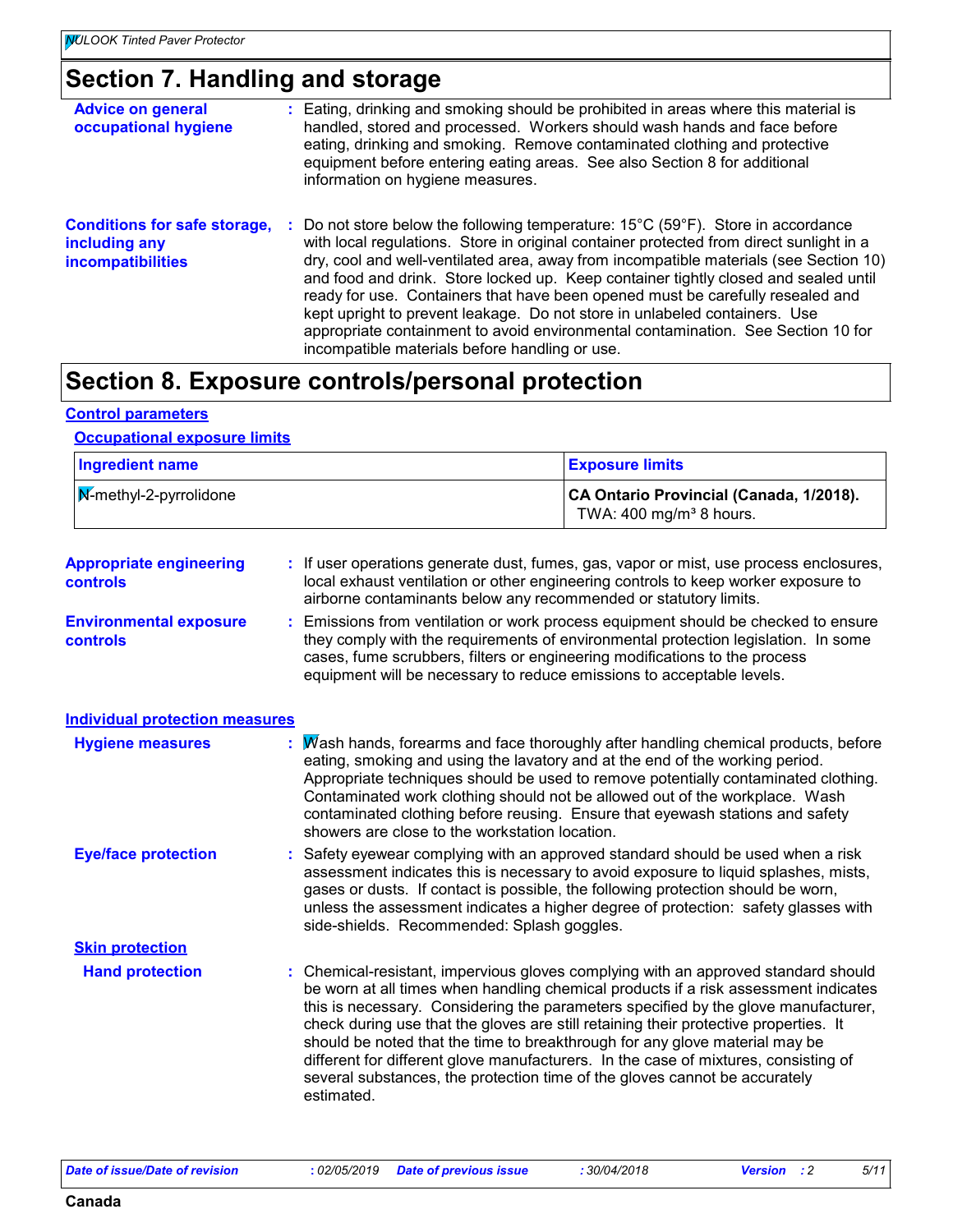### **Section 8. Exposure controls/personal protection**

| : Personal protective equipment for the body should be selected based on the task<br>being performed and the risks involved and should be approved by a specialist<br>before handling this product. Recommended: Synthetic apron.                                                   |
|-------------------------------------------------------------------------------------------------------------------------------------------------------------------------------------------------------------------------------------------------------------------------------------|
| : Appropriate footwear and any additional skin protection measures should be<br>selected based on the task being performed and the risks involved and should be<br>approved by a specialist before handling this product.                                                           |
| : Based on the hazard and potential for exposure, select a respirator that meets the<br>appropriate standard or certification. Respirators must be used according to a<br>respiratory protection program to ensure proper fitting, training, and other important<br>aspects of use. |
|                                                                                                                                                                                                                                                                                     |

# **Section 9. Physical and chemical properties**

| <b>Appearance</b>                                 |                                                             |
|---------------------------------------------------|-------------------------------------------------------------|
| <b>Physical state</b>                             | $:$ Liquid.                                                 |
| <b>Color</b>                                      | Milky white.                                                |
| Odor                                              | Soap.                                                       |
| <b>Odor threshold</b>                             | Not available.                                              |
| pH                                                | $: 8.5 \text{ to } 9.5$                                     |
| <b>Melting point</b>                              | $0^{\circ}$ C (32 $^{\circ}$ F)                             |
| <b>Boiling point</b>                              | 100°C (212°F)                                               |
| <b>Flash point</b>                                | Closed cup: >100°C (>212°F) [Pensky-Martens.]               |
| <b>Evaporation rate</b>                           | Not available.                                              |
| <b>Flammability (solid, gas)</b>                  | Not applicable.                                             |
| Lower and upper explosive<br>(flammable) limits   | Not available.                                              |
| <b>Vapor pressure</b>                             | Not available.                                              |
| <b>Vapor density</b>                              | Not available.                                              |
| <b>Relative density</b>                           | Not available.                                              |
| <b>Density</b>                                    | 1 to 1.02 $g/cm^{3}$                                        |
| <b>Solubility</b>                                 | Not available.                                              |
| <b>Partition coefficient: n-</b><br>octanol/water | Not available.                                              |
| <b>Auto-ignition temperature</b>                  | : Not available.                                            |
| <b>Decomposition temperature</b>                  | Not available.                                              |
| <b>Viscosity</b>                                  | Dynamic (room temperature): $6.5$ mPa $\cdot$ s ( $6.5$ cP) |
| Flow time (ISO 2431)                              | : Not available.                                            |

# **Section 10. Stability and reactivity**

| <b>Reactivity</b>                                   | : No specific test data related to reactivity available for this product or its ingredients.                                                                                 |
|-----------------------------------------------------|------------------------------------------------------------------------------------------------------------------------------------------------------------------------------|
| <b>Chemical stability</b>                           | : The product is stable.                                                                                                                                                     |
| <b>Possibility of hazardous</b><br><b>reactions</b> | : Under normal conditions of storage and use, hazardous reactions will not occur.<br>Under normal conditions of storage and use, hazardous polymerization will not<br>occur. |
| <b>Conditions to avoid</b>                          | No specific data.                                                                                                                                                            |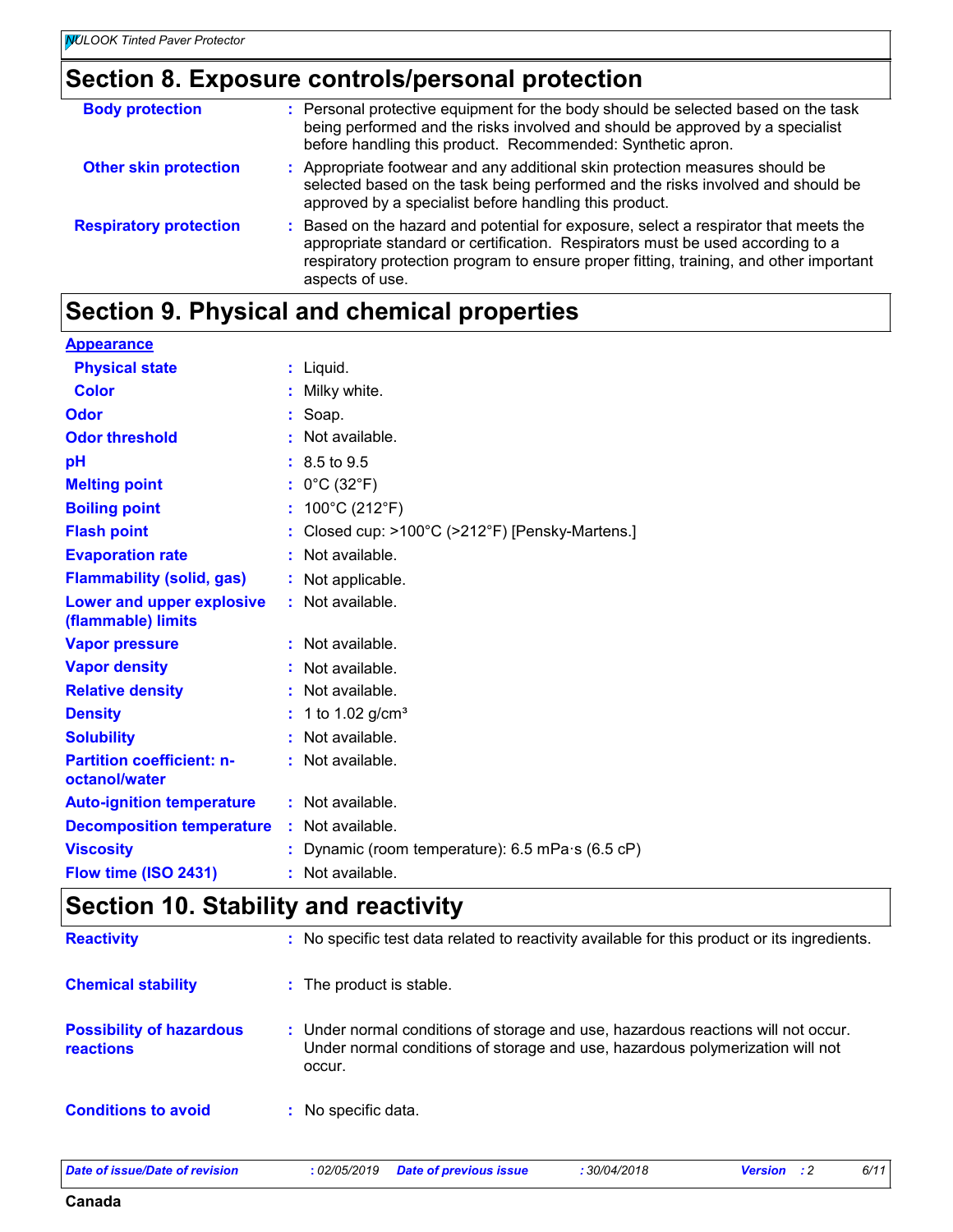# **Section 10. Stability and reactivity**

| Incompatible materials |
|------------------------|
|------------------------|

**Incompatible with the following materials: oxidizing materials, acids and incompatible with the following materials** alkalis.

- **Hazardous decomposition products**
	- Under normal conditions of storage and use, hazardous decomposition products **:** should not be produced.

### **Section 11. Toxicological information**

#### **Information on toxicological effects**

#### **Acute toxicity**

| <b>Product/ingredient name</b>                                       | <b>Result</b>                                 | <b>Species</b>        | <b>Dose</b>  | <b>Exposure</b> |
|----------------------------------------------------------------------|-----------------------------------------------|-----------------------|--------------|-----------------|
| $\sqrt{\mathbf{M}}$ -methyl-2-pyrrolidone                            | LC50 Inhalation Dusts and mists   Rat - Male, | Female                | $>5.1$ mg/l  | 4 hours         |
|                                                                      | LD50 Dermal                                   | Rabbit                | 8 g/kg       |                 |
|                                                                      | LD50 Oral                                     | Rat                   | 3914 mg/kg   |                 |
| $ 2,2$ ',2"-(hexahydro-<br>1,3,5-triazine-1,3,5-triyl)<br>triethanol | LC50 Inhalation Dusts and mists   Rat - Male, | <b>Female</b>         | $0.371$ mg/l | 4 hours         |
|                                                                      | LD50 Dermal                                   | Rat - Male,<br>Female | >4000 mg/kg  |                 |
|                                                                      | LD50 Oral                                     | Rat                   | 763 mg/kg    |                 |

**Conclusion/Summary :** Not available.

#### **Irritation/Corrosion**

| <b>Product/ingredient name</b> | Result                   | <b>Species</b> | <b>Score</b> | <b>Exposure</b>   | <b>Observation</b> |
|--------------------------------|--------------------------|----------------|--------------|-------------------|--------------------|
| M-methyl-2-pyrrolidone         | Eyes - Moderate irritant | Rabbit         |              | 100<br>milligrams |                    |
| <b>Conclusion/Summary</b>      |                          |                |              |                   |                    |

| <b>Conclusion/Summary</b>    |                                                                                                                                                          |
|------------------------------|----------------------------------------------------------------------------------------------------------------------------------------------------------|
| <b>Skin</b>                  | : May cause skin dryness and irritation. Prolonged or repeated contact can defat the<br>skin and lead to irritation, cracking and/or dermatitis.         |
| <b>Eyes</b>                  | : May cause eye irritation.                                                                                                                              |
| <b>Respiratory</b>           | : May cause respiratory irritation.                                                                                                                      |
| <b>Sensitization</b>         |                                                                                                                                                          |
| <b>Conclusion/Summary</b>    |                                                                                                                                                          |
| <b>Skin</b>                  | : Not available.                                                                                                                                         |
| <b>Respiratory</b>           | : Not available.                                                                                                                                         |
| <b>Mutagenicity</b>          |                                                                                                                                                          |
| <b>Conclusion/Summary</b>    | : Not available.                                                                                                                                         |
| <b>Carcinogenicity</b>       |                                                                                                                                                          |
| <b>Conclusion/Summary</b>    | : Not available.                                                                                                                                         |
| <b>Reproductive toxicity</b> |                                                                                                                                                          |
| <b>Conclusion/Summary</b>    | : Contains material which may impair male fertility, based on animal data. Contains<br>material which may impair female fertility, based on animal data. |
| <b>Teratogenicity</b>        |                                                                                                                                                          |
| <b>Conclusion/Summary</b>    | : Not available.                                                                                                                                         |

**Specific target organ toxicity (single exposure)**

| <b>Name</b>                    |              | <b>Category</b>               | <b>Route of</b><br><b>exposure</b> | <b>Target organs</b>            |      |
|--------------------------------|--------------|-------------------------------|------------------------------------|---------------------------------|------|
| N-methyl-2-pyrrolidone         |              | Category 3                    | Not applicable.                    | Respiratory tract<br>Irritation |      |
| Date of issue/Date of revision | : 02/05/2019 | <b>Date of previous issue</b> | :30/04/2018                        | <b>Version</b><br>$\cdot$ : 2   | 7/11 |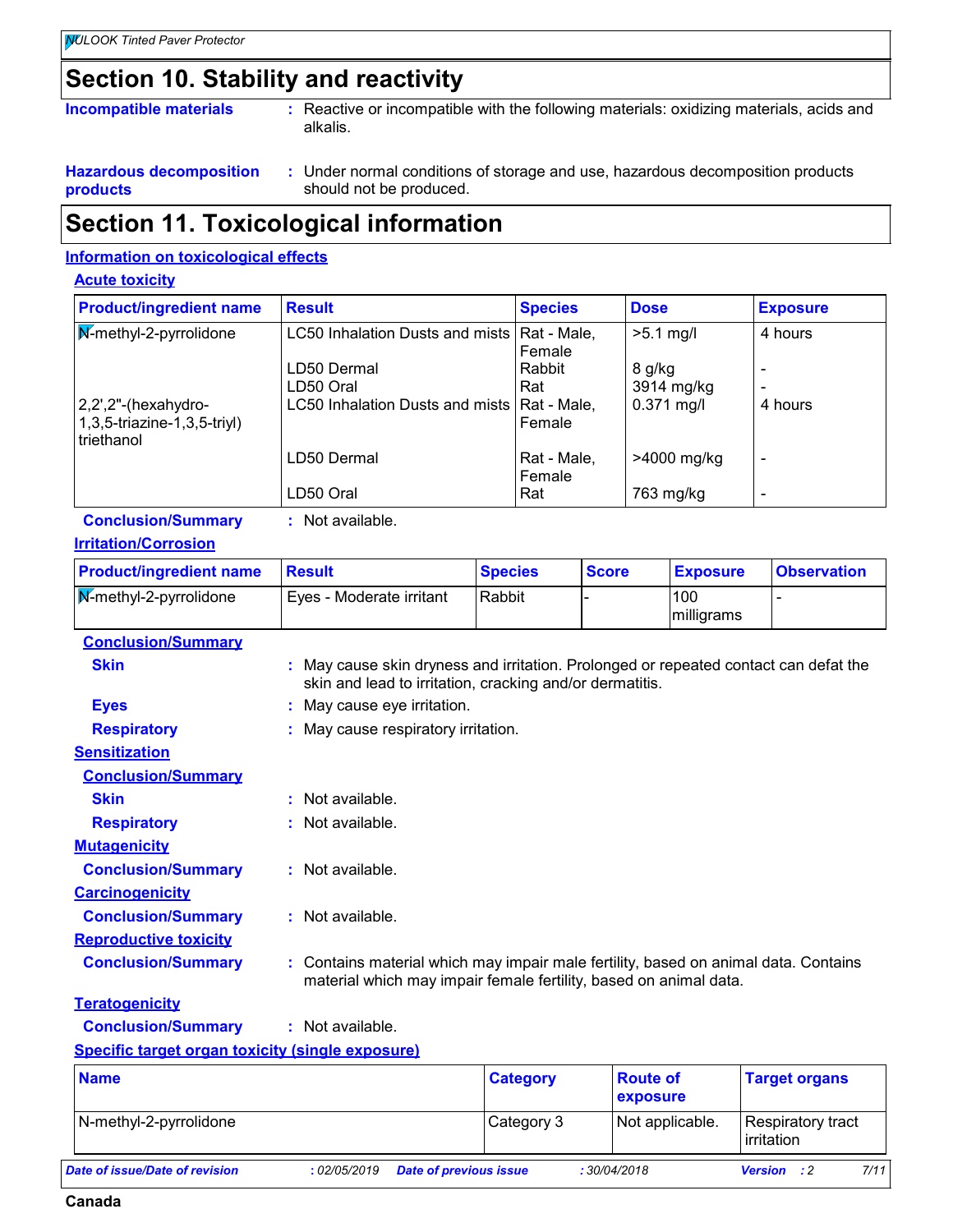# **Section 11. Toxicological information**

#### **Specific target organ toxicity (repeated exposure)**

Not available.

#### **Aspiration hazard**

Not available.

| <b>Information on the likely</b> | : Routes of entry anticipated: Oral, Dermal, Inhalation. |
|----------------------------------|----------------------------------------------------------|
| routes of exposure               |                                                          |

#### **Potential acute health effects**

| Eye contact         | : No known significant effects or critical hazards. |
|---------------------|-----------------------------------------------------|
| <b>Inhalation</b>   | : No known significant effects or critical hazards. |
| <b>Skin contact</b> | $\therefore$ May cause an allergic skin reaction.   |
| <b>Ingestion</b>    | : No known significant effects or critical hazards. |

|  |  | <u>Symptoms related to the physical, chemical and toxicological characteristics</u> |
|--|--|-------------------------------------------------------------------------------------|
|  |  |                                                                                     |

| <b>Eye contact</b>  | : No specific data.                                                                                                                                                    |  |
|---------------------|------------------------------------------------------------------------------------------------------------------------------------------------------------------------|--|
| <b>Inhalation</b>   | : Adverse symptoms may include the following:<br>reduced fetal weight<br>increase in fetal deaths<br>skeletal malformations                                            |  |
| <b>Skin contact</b> | $\mathbf{R}$ <i>Adverse symptoms may include the following:</i><br>irritation<br>redness<br>reduced fetal weight<br>increase in fetal deaths<br>skeletal malformations |  |
| <b>Ingestion</b>    | : Adverse symptoms may include the following:<br>reduced fetal weight<br>increase in fetal deaths<br>skeletal malformations                                            |  |

#### **Delayed and immediate effects and also chronic effects from short and long term exposure**

| <b>Short term exposure</b>                                                                                                                        |                                                     |                                                                                              |  |  |  |  |
|---------------------------------------------------------------------------------------------------------------------------------------------------|-----------------------------------------------------|----------------------------------------------------------------------------------------------|--|--|--|--|
| <b>Potential immediate</b><br><b>effects</b>                                                                                                      |                                                     | $\therefore$ Not available.                                                                  |  |  |  |  |
| <b>Potential delayed effects</b>                                                                                                                  |                                                     | $\therefore$ Not available.                                                                  |  |  |  |  |
| <b>Long term exposure</b>                                                                                                                         |                                                     |                                                                                              |  |  |  |  |
| <b>Potential immediate</b><br><b>effects</b>                                                                                                      |                                                     | $:$ Not available.                                                                           |  |  |  |  |
| <b>Potential delayed effects</b><br>$:$ Not available.                                                                                            |                                                     |                                                                                              |  |  |  |  |
| <b>Potential chronic health effects</b>                                                                                                           |                                                     |                                                                                              |  |  |  |  |
| <b>Conclusion/Summary</b>                                                                                                                         |                                                     | $:$ Not available.                                                                           |  |  |  |  |
| $\mathbb E$ $\mathcal D$ once sensitized, a severe allergic reaction may occur when subsequently exposed<br><b>General</b><br>to very low levels. |                                                     |                                                                                              |  |  |  |  |
| <b>Carcinogenicity</b>                                                                                                                            |                                                     | : No known significant effects or critical hazards.                                          |  |  |  |  |
| <b>Mutagenicity</b>                                                                                                                               | : No known significant effects or critical hazards. |                                                                                              |  |  |  |  |
| <b>Teratogenicity</b><br>: May damage the unborn child.                                                                                           |                                                     |                                                                                              |  |  |  |  |
| <b>Developmental effects</b>                                                                                                                      |                                                     | : No known significant effects or critical hazards.                                          |  |  |  |  |
| <b>Fertility effects</b>                                                                                                                          |                                                     | : No known significant effects or critical hazards.                                          |  |  |  |  |
| Date of issue/Date of revision                                                                                                                    |                                                     | 8/11<br>: 02/05/2019<br><b>Date of previous issue</b><br>:30/04/2018<br><b>Version</b><br>:2 |  |  |  |  |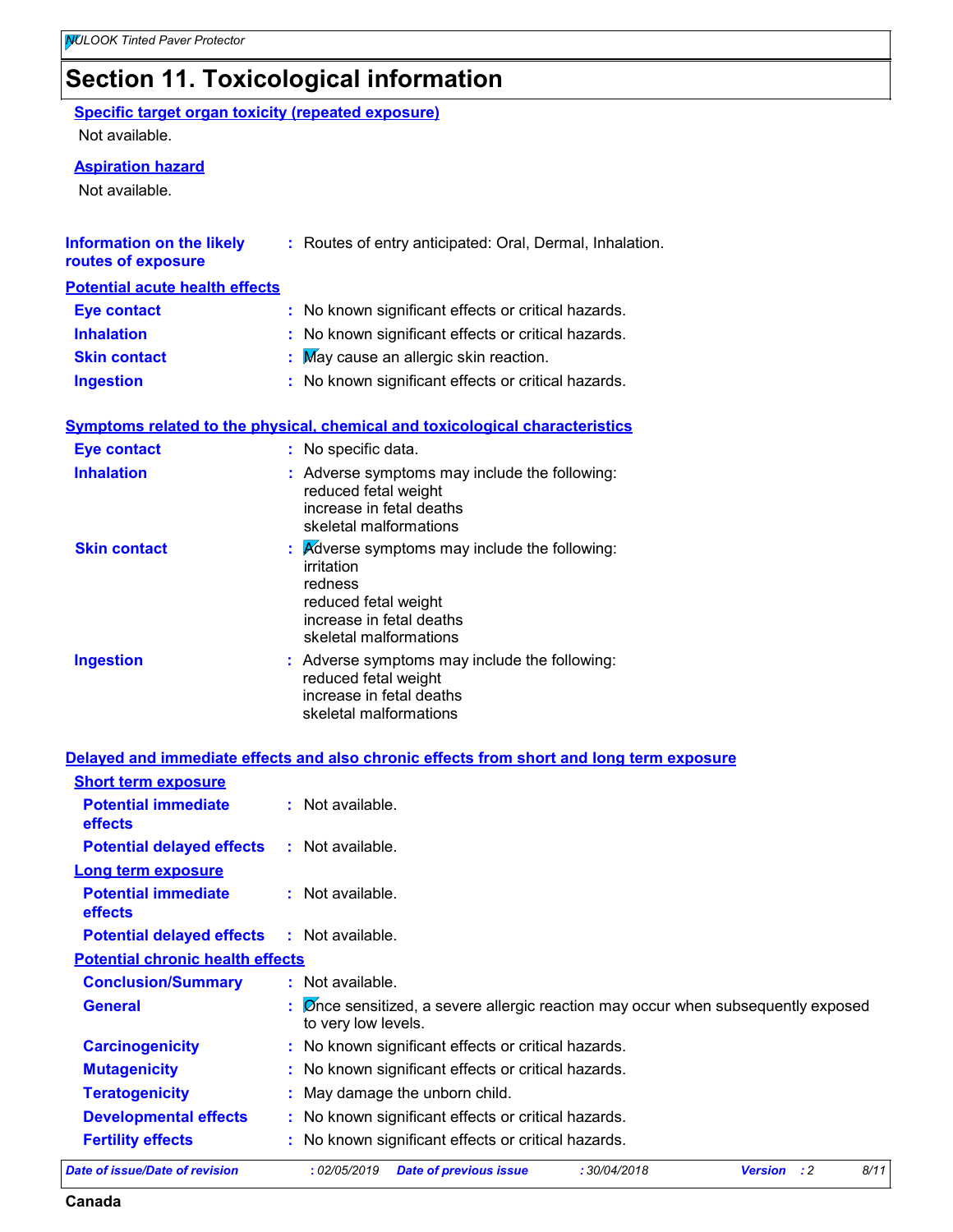# **Section 11. Toxicological information**

#### **Numerical measures of toxicity**

#### **Acute toxicity estimates**

| <b>Product/ingredient name</b>                               | Oral (mg/<br>kg) | <b>Dermal</b><br>(mg/kg) | (gases)<br>(ppm) | Inhalation Inhalation Inhalation<br>(vapors)<br>(mg/l) | <b>(dusts)</b><br>and mists)<br>(mg/l) |
|--------------------------------------------------------------|------------------|--------------------------|------------------|--------------------------------------------------------|----------------------------------------|
| $\sqrt{\mathsf{M}}$ -methyl-2-pyrrolidone                    | 3914             | 8000                     | N/A              | N/A                                                    | N/A                                    |
| $ 2,2$ ",2"-(hexahydro-1,3,5-triazine-1,3,5-triyl)triethanol | 1763             | 2500                     | N/A              | N/A                                                    | 0.371                                  |

# **Section 12. Ecological information**

#### **Toxicity**

| <b>Product/ingredient name</b>                                         | <b>Result</b>                                                     | <b>Species</b>                                        | <b>Exposure</b>      |
|------------------------------------------------------------------------|-------------------------------------------------------------------|-------------------------------------------------------|----------------------|
| M-methyl-2-pyrrolidone                                                 | Acute LC50 1.23 ppm Fresh water<br>Acute LC50 832 ppm Fresh water | Daphnia - Daphnia magna<br>Fish - Lepomis macrochirus | 48 hours<br>96 hours |
| $ 2,2$ ',2"-(hexahydro-<br>$(1,3,5-triangle-1,3,5-triv)$<br>triethanol | Acute EC50 6.66 mg/l Fresh water                                  | Algae                                                 | 72 hours             |
|                                                                        | Acute EC50 11.9 mg/l Fresh water                                  | Daphnia                                               | 48 hours             |
|                                                                        | Acute LC50 16.07 mg/l Fresh water                                 | Fish                                                  | 96 hours             |
|                                                                        | Acute NOEC 1.56 mg/l Fresh water                                  | Algae                                                 | 72 hours             |

**Conclusion/Summary :** Not available.

#### **Persistence and degradability**

| <b>Product/ingredient name</b>                                                                          | <b>Test</b>                                                             | <b>Result</b>  |                   | <b>Dose</b> | <b>Inoculum</b>         |
|---------------------------------------------------------------------------------------------------------|-------------------------------------------------------------------------|----------------|-------------------|-------------|-------------------------|
| <b>M-methyl-2-pyrrolidone</b>                                                                           | 302B Inherent<br>Biodegradability:<br>Zahn-Wellens/<br><b>EMPA Test</b> | >90 % - 8 days |                   |             |                         |
| <b>Conclusion/Summary</b>                                                                               | Not available.                                                          |                |                   |             |                         |
| <b>Product/ingredient name</b>                                                                          | <b>Aquatic half-life</b>                                                |                | <b>Photolysis</b> |             | <b>Biodegradability</b> |
| <b>M-methyl-2-pyrrolidone</b><br>$2,2$ ',2"-(hexahydro-<br>$(1,3,5\text{-}triazine-1,3,5\text{-}trivl)$ |                                                                         |                |                   |             | Readily<br>Readily      |

#### **Bioaccumulative potential**

| <b>Product/ingredient name</b>                                                                                                       | $\mathsf{LogP}_\mathsf{ow}$ | <b>BCF</b> | <b>Potential</b> |
|--------------------------------------------------------------------------------------------------------------------------------------|-----------------------------|------------|------------------|
| $\sqrt{\mathbf{M}}$ -methyl-2-pyrrolidone<br>$ 2,2$ ',2"-(hexahydro-<br>$(1,3,5\text{-}triazine-1,3,5\text{-}trivl)$<br>I triethanol | $-0.46$<br>-2               |            | low<br>low       |

#### **Mobility in soil**

triethanol

**Soil/water partition coefficient (Koc)** 

**:** Not available.

*Date of issue/Date of revision* **:** *02/05/2019 Date of previous issue : 30/04/2018 Version : 2 9/11*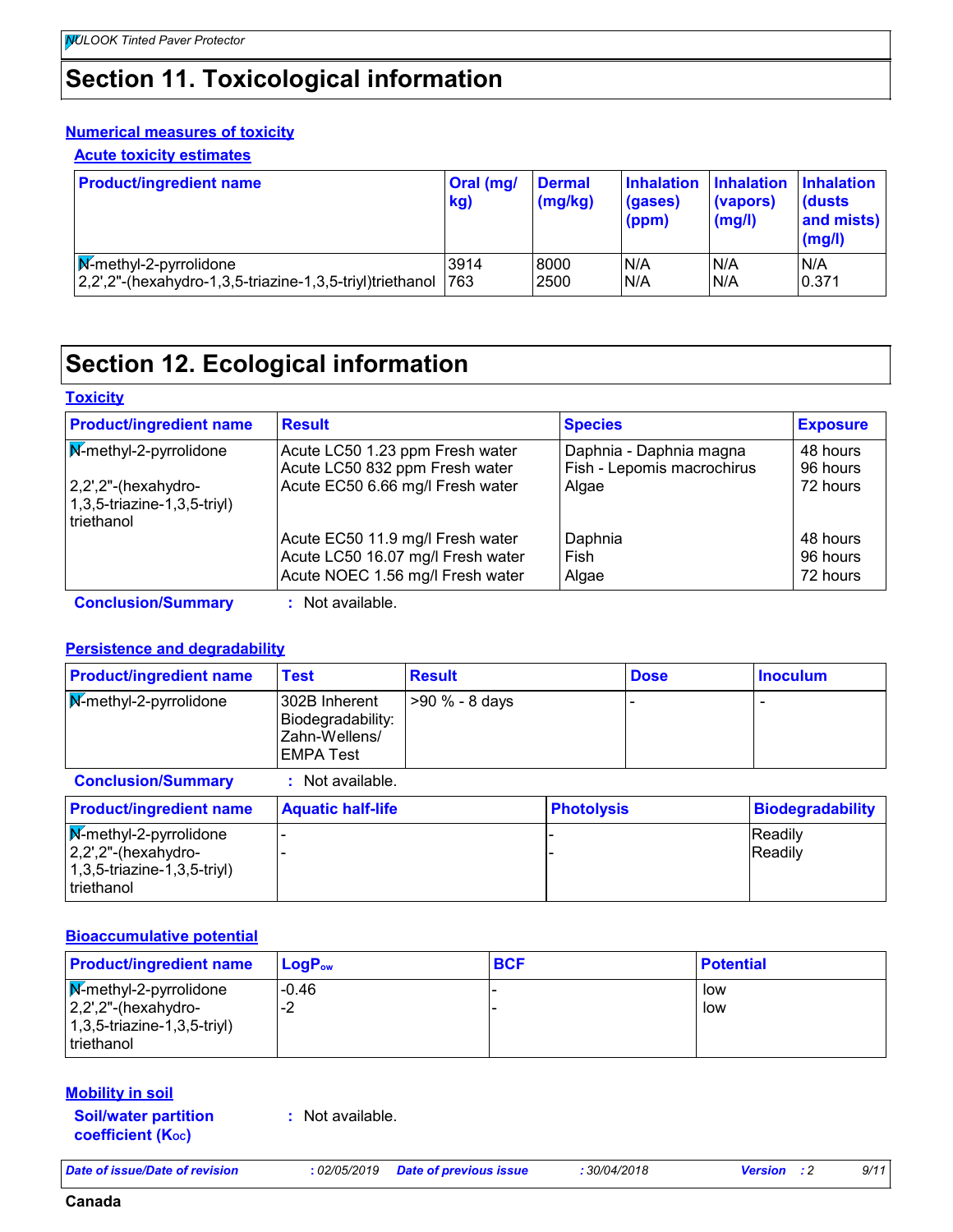### **Section 12. Ecological information**

**Other adverse effects** : No known significant effects or critical hazards.

# **Section 13. Disposal considerations**

The generation of waste should be avoided or minimized wherever possible. Disposal of this product, solutions and any by-products should at all times comply with the requirements of environmental protection and waste disposal legislation and any regional local authority requirements. Dispose of surplus and nonrecyclable products via a licensed waste disposal contractor. Waste should not be disposed of untreated to the sewer unless fully compliant with the requirements of all authorities with jurisdiction. Waste packaging should be recycled. Incineration or landfill should only be considered when recycling is not feasible. This material and its container must be disposed of in a safe way. Care should be taken when handling emptied containers that have not been cleaned or rinsed out. Empty containers or liners may retain some product residues. Avoid dispersal of spilled material and runoff and contact with soil, waterways, drains and sewers. **Disposal methods :**

### **Section 14. Transport information**

|                                      | <b>TDG</b><br><b>Classification</b> | <b>DOT</b><br><b>Classification</b> | <b>ADR/RID</b> | <b>IMDG</b>    | <b>IATA</b>    |
|--------------------------------------|-------------------------------------|-------------------------------------|----------------|----------------|----------------|
| <b>UN number</b>                     | Not regulated.                      | Not regulated.                      | Not regulated. | Not regulated. | Not regulated. |
| <b>UN proper</b><br>shipping name    |                                     |                                     |                |                |                |
| <b>Transport</b><br>hazard class(es) |                                     | $\overline{\phantom{0}}$            |                |                |                |
| <b>Packing group</b>                 | $\blacksquare$                      | $\overline{\phantom{a}}$            |                |                |                |
| <b>Environmental</b><br>hazards      | No.                                 | No.                                 | No.            | No.            | No.            |

**Special precautions for user Transport within user's premises:** always transport in closed containers that are **:** upright and secure. Ensure that persons transporting the product know what to do in the event of an accident or spillage.

**Transport in bulk according :** Not available. **to Annex II of MARPOL and the IBC Code**

### **Section 15. Regulatory information**

| <b>Canadian lists</b>            |                                                                            |
|----------------------------------|----------------------------------------------------------------------------|
| <b>Canadian NPRI</b>             | : None of the components are listed.                                       |
| <b>CEPA Toxic substances</b>     | : None of the components are listed.                                       |
| <b>Canada inventory</b>          | : All components are listed or exempted.                                   |
| <b>International regulations</b> |                                                                            |
|                                  | <b>Chemical Weapon Convention List Schedules I, II &amp; III Chemicals</b> |
| Not listed.                      |                                                                            |
|                                  |                                                                            |

*Date of issue/Date of revision* **:** *02/05/2019 Date of previous issue : 30/04/2018 Version : 2 10/11*